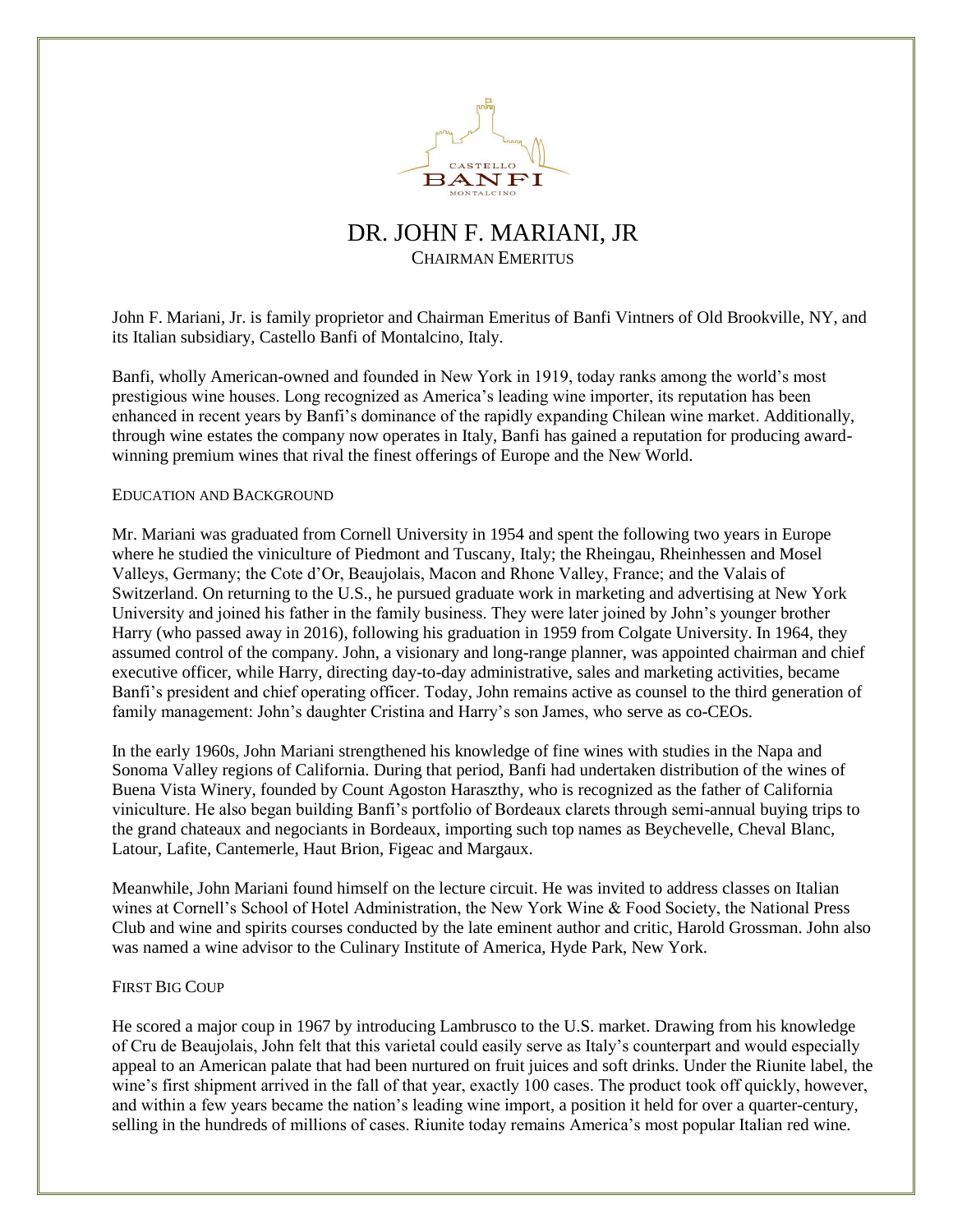# BUILDING ON A DREAM

Whatever the company's achievements as an importer, John Mariani sees a considerable part of Banfi's future success resting upon what he once considered an "impossible dream": the Castello Banfi vineyard estate, founded in 1978 in what has become Italy's most celebrated wine region, Montalcino, Tuscany.

The Marianis gathered several of Italy's and Europe's foremost winemakers and eminent wine authorities to work on the project. Wishing to avoid inheriting the mistakes of others, they purchased contiguous tracts of land mostly virgin to the grape. Today, a constellation of single vineyards spreads out to cover only 1/3 of the 7,100-acre property, starting with the undeniable concept that quality is determined first and foremost in the vineyard.

Castello Banfi pioneered the planting of noble French grape varieties in the area, and research continues to pair the various microclimates on the estate to the varieties that will flourish under those conditions. But Banfi's most intensive undertaking was on behalf of the zone's native Sangiovese for Brunello. Castello Banfi initially identified 160 presumed clones and, through catalogue vineyards and microvinification, narrowed the selection down to a final 15 complementary clones that are planted in pre-determined proportion to yield the most consistently outstanding Brunello. These results were shared with neighboring producers to help raise the bar for quality in Montalcino.

If the vineyards are the soul of the estate, then the winery is its very heart. It combines state-of-the-art equipment with traditional cellars for casks of Slavonian oak and barriques of French oak. Here too, little was left to chance or custom. Banfi winemakers personally select the raw wood from the forests of France and bring it to the estate for seasoning under their watchful eye. Coopers then apply a modified toasting that uses an indirect and cooler fire than usual and for a longer period of time in order to achieve more uniform and balanced flavors. The custom barrels are also slightly larger than the traditional barrique, optimizing the ratio of wood surface area to volume of wine.

As of 2017, Castello Banfi has garnered numerous and awards, including an unprecedented five-time presentation of VinItaly's Gran Premio Cup, Italy's highest honor. Signature wines of the Castello Banfi estate, available in over 85 countries around the world, include the single-vineyard reserve Poggio all'Oro and unfiltered cru Poggio alle Mura Brunellos, San Angelo Pinot Grigio, a Proprietor's Reserve Super Tuscan called BelnerO, and three proprietary cuvées, ExcelsuS, SummuS and Cum Laude.

Overlooking the vineyards is the estate's showpiece, a medieval fortress now known as Castello Banfi. Meticulously restored as a hospitality center, it boasts a glass museum, enoteca, and two restaurants: the informal "Taverna Banfi" serving traditional dishes of the region, and "Sala dei Grappoli," serving Mediterranean-inspired Tuscan cuisine in a fine dining ambiance. Within a year of opening, the restaurant was recognized for its excellence with a prestigious Michelin Star. The newest jewel in this hospitality crown is "Castello Banfi – Il Borgo," a 14-room boutique luxury hotel nestled alongside the medieval castle that was named one of the "Top Ten Hotel Resorts in Italy" by *Conde Nast Traveler* in 2017 and is a two-time winner of *Afar's* "Travelers Choice Award"

## NOBLE AMERICAN HEADQUARTERS

An early test of John Mariani's creative flair came in 1979 when Banfi acquired "Rynwood," a 60-room Elizabethan manor house in Old Brookville, which was originally built for an English knight and later served as the residence of the widow of Alfred Gwynne Vanderbilt. He converted it into the company's world headquarters in tasteful Old World fashion, with period furnishings, both English and Italian, and objets d'art. Though not open to the public, Banfi often allows charitable organizations to use the 55-acre estate as a venue for fund-raising activities.